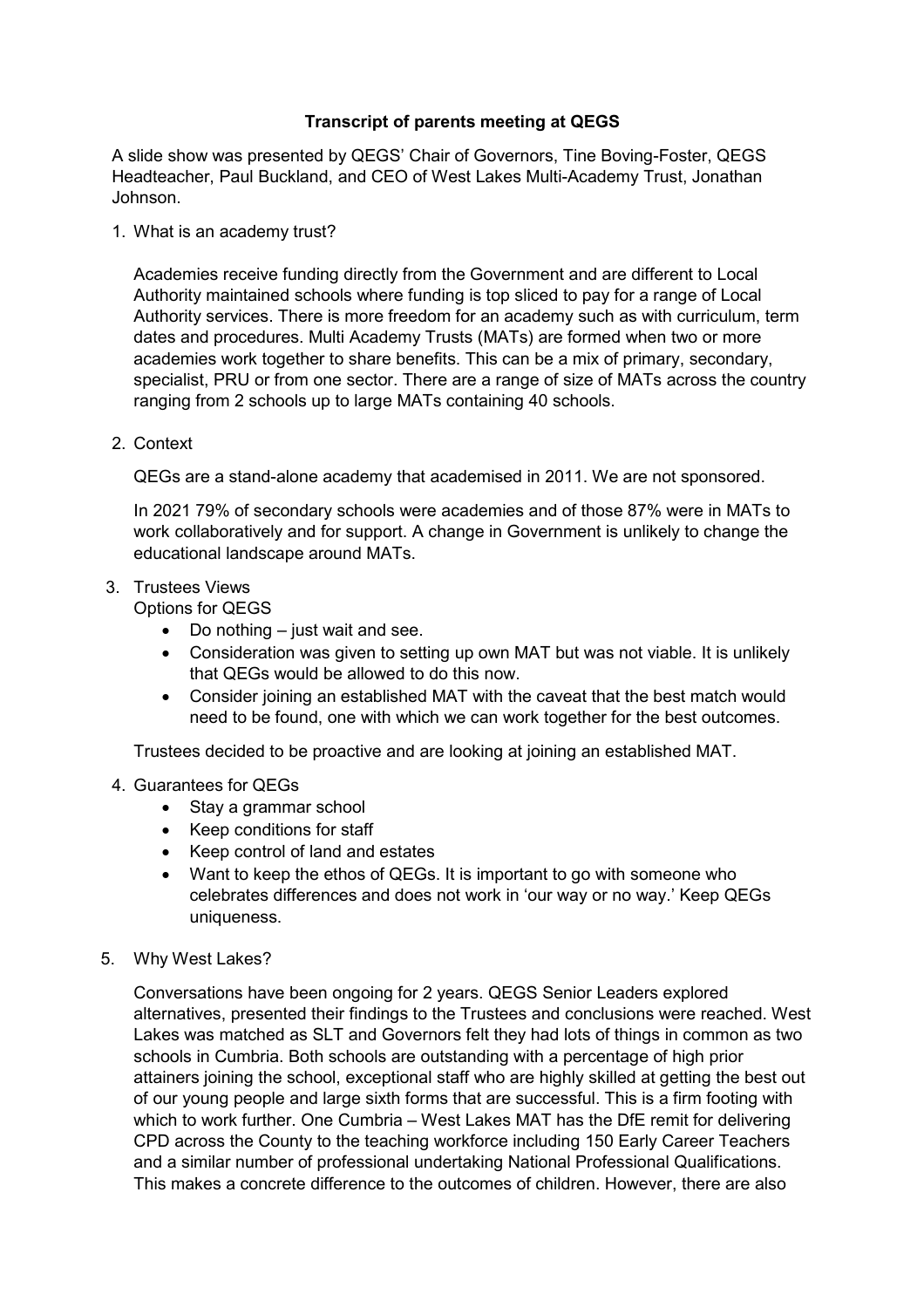differences to embrace; West Lakes has 46% high prior attainers compared to QEGS having 86%. This difference in breadth at West Lakes and refinement at QEGS means that there is an opportunity to learn from each other.

Continuing Professional Development is offered at all levels including support staff and Governors. An Early Career Framework, the first of its kind in the country, is being developed for Teaching Assistants as coherent career progression for all support staff is important.

Working together with our similarities is helpful and maintaining differences is important for a richer, deeper, profound collaboration.

Schools within the MAT are equal and the work is collective and collaborative. A centralised curriculum is not dictated but we may work together on founding principles for successful curriculum design. Bouncing ideas to evolve and adapt.

Research on collaboration demonstrated 70% of professional indicating that teaching practice improves and 61% state improvements to workload. Joining with another outstanding secondary school will enable our staff to benefit from this collaboration.

The top reason for joining the MAT is for the benefit of the children, there is no reason otherwise. The challenge is that our cohorts may be different but our performance is the same and both schools do better with the progress of middle attainers than high prior attainers so with the same areas for development we can work together.

A MAT's size can be beneficial in the negotiation of contracts and savings can be reinvested in resources for pupils. One example is both schools using Edulink.

Mr Johnson explained he generates his own entire salary from external work for example with the DfE to ensure he is cost neutral to the MAT. Every penny is squeezed for the education of the children.

The nearest Grammar School geographically is one and a quarter hours away, whereas West Lakes is one hour away. One Cumbria is everywhere, dotted all over the County, working collaboratively in and with many schools and QEGs can be part of this vehicle to support professional development.

There are five schools in the trust – 4 primaries and 1 secondary and also the Teaching School Hub remit too.

There is no conflict of interest with WLMAT due to the geography on issues such as admissions and catchment.

West Lakes MAT are undergoing a change of name and have consulted on this, to become more inclusive. A paper has been compiled to the trust board with recommendations. It will no longer be called a MAT nor will it be geographically linked.

This was the end of the presentation.

Parents were advised that they would receive a link at 6pm to submit questions and comments as part of the consultation and the deadline for return on this was the  $24<sup>th</sup>$  May. It would be sent to staff, students, parents and the wider community and the Trustees would consider all the responses. A decision would then be made whether to continue with the process. Following this an application is made to the Regional Schools Commissioner (North West) to ask for support and approval to continue in the process. It isn't a done deal and the timeline takes us up to January for a final decision.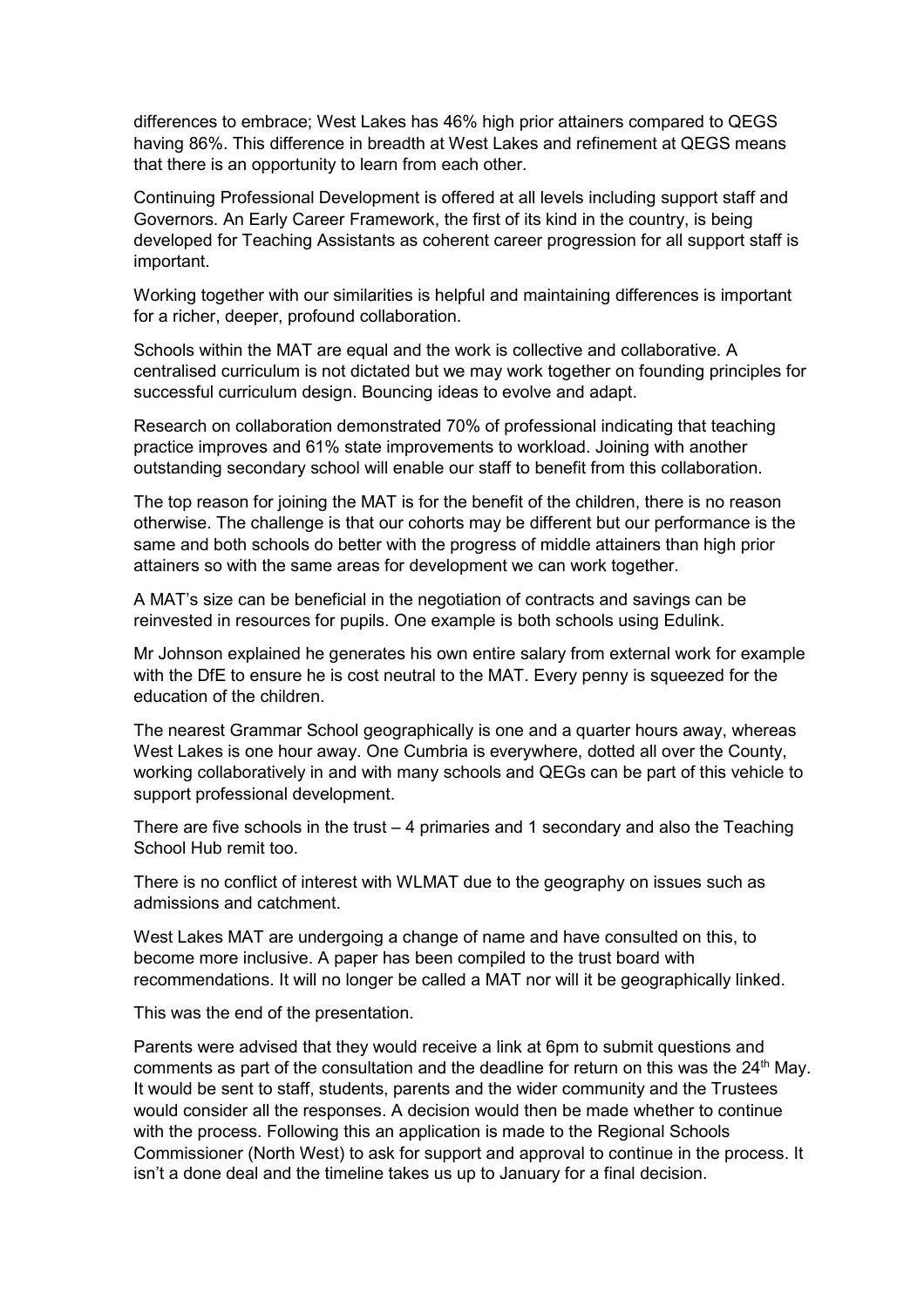The floor was then opened up for questions.

*a. We have heard a lot about how children at West Lakes will benefit and West Lakes learning from QEGS – what learning will QEGs get?* 

The staff will benefit through learning from other practitioners and this will impact on student learning. They can work together on similar areas for development and react to situations by using each other's expertise. Cross pollination of resources like schemes of work, plans etc. will have impact on outcomes.

*b. Why has the situation changed so quickly and drastically, why the sudden change?* 

Discussions have been ongoing since 2019. A tight budget prompted a thought process regarding starting our own MAT but this was not felt to be the best way forward. The landscape has changed over time with MATs and the benefits are clear in terms of teaching, collaboration, support and the teaching hub is an incredible opportunity. The reputation of QEGs could really benefit. The speed with which parents have been informed is normal, the first step is the consultation at the beginning of the process so now is the time to inform and make decisions as to whether to take things further.

c. *Is the school financially sound going forward if you go forward with this?*

Yes.

*d. What has happened, does QEGs need to move into a MAT and it feels like it is being rushed through.* 

We are exploring / progressing the potential for joining so apologies if this impression has been given.

We looked at other MATs before making the decision. The senior leadership team thoroughly investigated all options and presented this information to The Trustees. West Lakes MAT was the best option.

*e. Is there a parent representative sitting within the decision making process?* 

Yes, there are parent governors (more than normal) on the Governing Board of QEGS and so the decision to join WLMAT is being made with them as a full and active part of the process.

*f. There is a fear that the non-negotiables will change and it is very important to reassure parents that this will not be the case. I do feel that much groundwork has been completed and if I felt the ethos did not fit I would not support it, it does not seem like a knee jerk reaction. Parents however, need reassurance as they may understand what MATs can be like and how an ethos may not match and joining may not be of benefit. How many MATs are there in Cumbria?* 

13 and QEGs looked at all of them.

*g. Will the RSC water down the non-negotiables, are there examples of where a grammar school has joined a MAT and the selective nature has not been interfered with?*